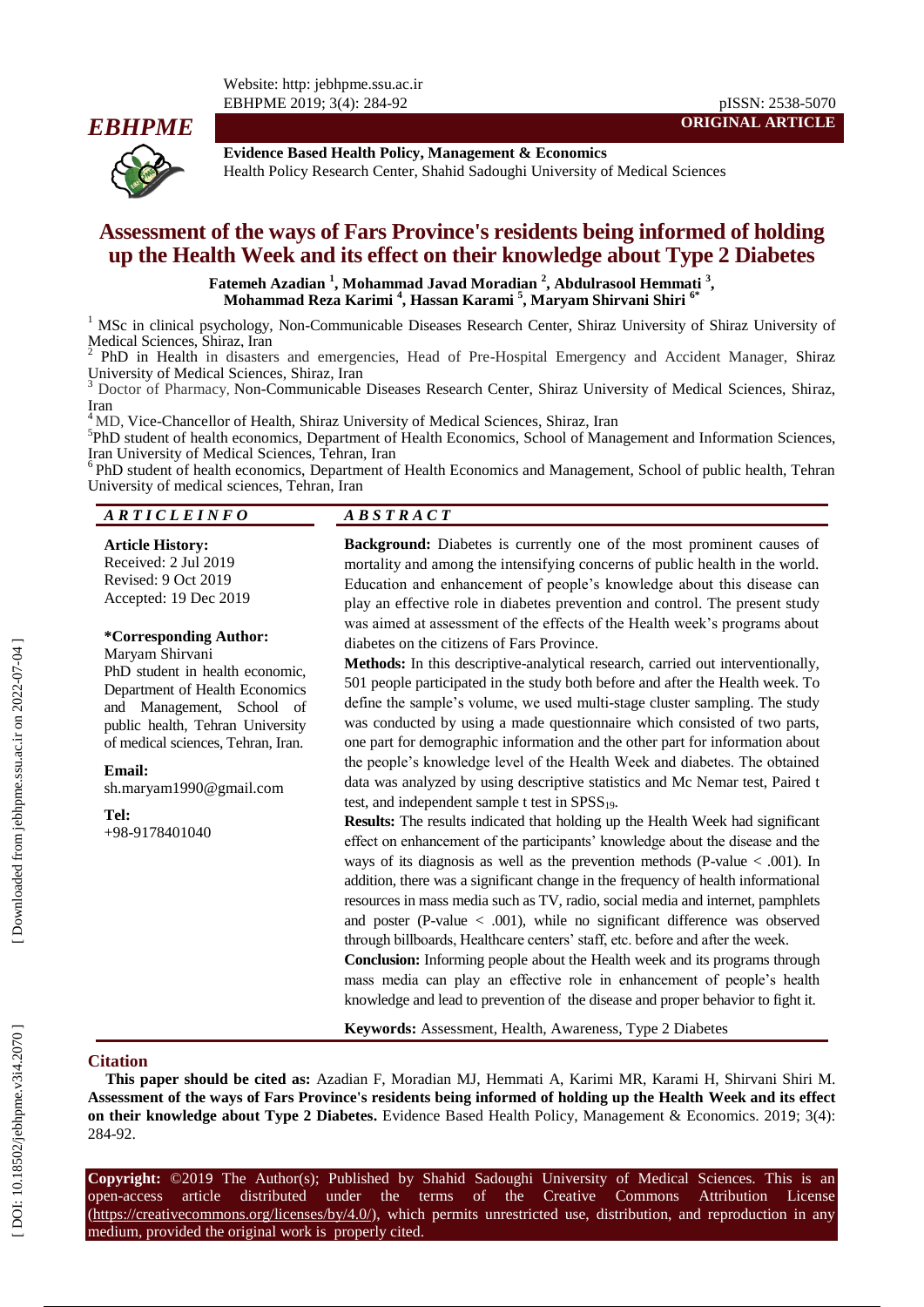## **Introduction**

Type 2 diabetes is one of the most widespread<br>metabolic disorders throughout the world and metabolic disorders throughout the world and among the intensifying concerns of public health in the world (1,2). According to the report of International Federation of Diabetes, the number of patients with diabetes was 425 million persons in 2017 that will reach to 629 million patients in 2045 based on the estimat es. There are 5 million diabetic patients in Iran and the estimated number of the patients in Iran for 2045 is about 10 million patients (3). Most of the patients with diabetes live in the countries with low and moderate incomes. These countries will experience the highest incidence of diabetes in the future, according to the estimates. Middle eastern and the North African countries have the highest incidence of diabetes (10 % and 9 %, respectively) in the world and it is estimated that about 35 million patients with diabetes live in these regions (4). Among these countries, Iran has the highest incidence of diabetes which is 9.94 % of adult population (4).

In addition to high incidence of diabetes throughout the world, the people with diabetes are subjected to its severe and fatal side effects. Cardiovascular diseases, seizure, retina damage and blindness, environmental neuropathy, kidney deficiency, and amputation of dextral limbs are the most severe side effects of diabetes (5 -7). In respect of mortality, diabetes is the fifth cause of mortality in the western societies and the fourth common cause of visit to physician (8). 2.63 % of total mortality of the world and 3.91 percent of total mortality of Iran are associated with type 2 diabetes (9). Thus all of these issues cause a great deal of economic - social problems and increase the costs of the society so that the direct costs of diabetes consist of 5.2 to 15 % of the total health budget and its indirect costs are several times more (10). In 2009, the total annual costs of diabetes in Iran were estimated as 3.64 billion US\$ and predicted that it would amount to 9 billion US\$ in 2030 (4 .2 billion US\$ as direct costs and 4.8 billion US\$ as indirect costs) (11).

By new definitions of diabetes, the disease is not diagnosed or remains latent in many of the patients and is not consequently treated, thus expose them to its side effects which may impose huge costs on the public health (12 - 14). The number of patients with diabetes was estimated as 3.78 million people in 2009 of which the diseases of 1.04 million people were not diagnosed and it was estimated that the number of the patients without diabetes diagnosis would reach 2.5 million people in 2030 and this issue is the result of insufficient knowledge of people about the latent diabetes' hazardous factors (11). Hence, regarding the recent emphasis of World Health Organization on control of non -communicable diseases, It is required that an appropriate model for early prevention of these diseases including diabetes, cardiovascular diseases, seizure, and high blood pressure is designed and implemented so that it allows to aware people of the early prevention and teach them the importance of the problem and the way of dealing with it (15). It is evident that one of the effective factors of prevention and control of diabetes disease is sufficient knowledge about the diseases, the factors effective on its incidence and the way of its prevention. Lack of knowledge and awareness about the disease may be the first reason for weak care giving. Proper informing of the patient with diabetes and acceptance of disease by the patient, are the two main conditions for possible enhancement of awareness, vision and reaction to the disease which may prevent its undesired effects (16). Not respecting healthy behavior may be seen in any society and is considered a part of its culture. Thus, people should have sufficient knowledge about proper living ways to protect their own health and guarantee the health of their affiliates and themselves through doing a series of simple activities and with the least cost.

Every year,  $7<sup>th</sup>$  April is inaugurated as the World Health Day all over the world. In Iran,  $21<sup>st</sup>$  to  $27<sup>th</sup>$ April is called the National Health Week. In the week, one of the major health issues of Iran is selected as the slogan of the week in order to carry out various activities within the week around the selected slogan. The Health Week in 2016 held on

DOI: 10.18502/jebhpme.v3i4.2070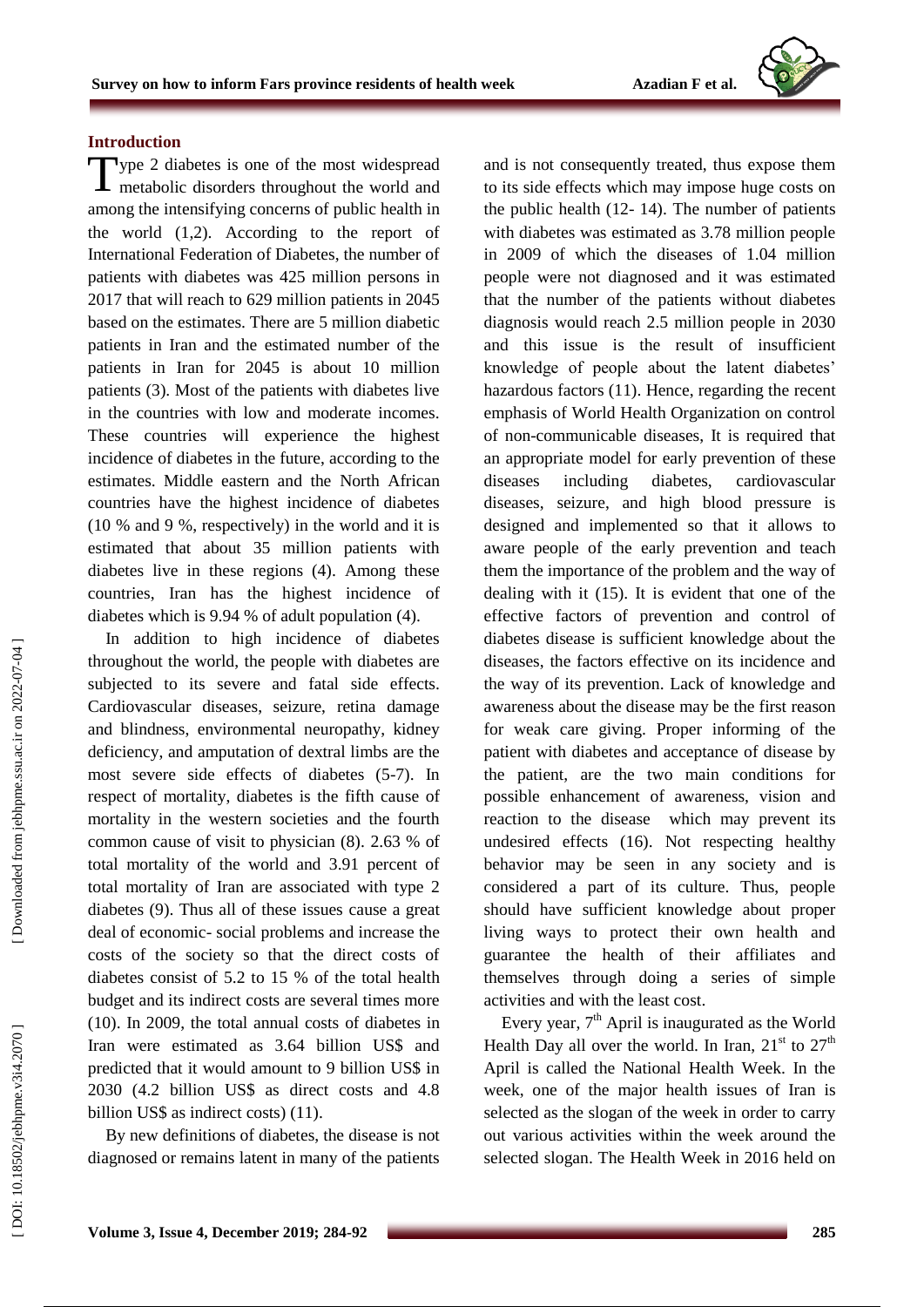with the subject of "overcoming diabetes" by conducting suitable program. In the meanwhile, health deputies of universities spend great amounts to supply and provide various media such as poster, pamphlet, radio and TV and even costly exhibitions, to teach people proper behavior. Regarding the high spending, no information about the type of media or notice that attracts people has not been obtained yet, based on which more audience is covered by the desired media and the best services in respect of the subjects are provided with the least cost. Hence, this research was carried out to assess the ways of informing Fars Province citizens of the Health Week inauguration and the effects of the week's programs on their awareness about diabetes.

### **Materials and Methods**

The present study was descriptive -analytical and was carried out as cross -sectional in 2016. The study community consisted of all people of age older than 18 year living in Fars Province's cities (except Jahrom, Fasa, Laar and Garaash). The sample volume required was determined as 384 persons, regarding 95 % assurance level and relative error of 10 % and the ratio of 50 % to obtain the required minimum sample volume by using the following sample volume formula,

$$
n = \left[\frac{z^2 p(1-p)}{d^2}\right]
$$

n: sample volume

 $Z^2$ : table value of Xi square for freedom degree of 1 with desirable confidence interval (3.8416)

P: population ratio (0.5)

 $d^2$ : margin of error (0.1)

Considering the subgroup analysis as well as the sampling method the value was multiplied by 1.5 as the longitudinal effect and the loss percentage was considered as 10 % and finally 634 people were chosen. To choose the samples, we used multistage cluster sampling strategy. First, some parts of the city were chosen as clustering (considering geographical orientations and city center) and then the regions were randomly selected.

About 30 % of the cities subordinate to Shiraz University of Medical Science were chosen by simple random method. Of note, Jahrom, Fasa. Laar, Garaash had independent university or faculty of medical science, hence they were not included in the study. Regarding that 30 cities are covered by Shiraz University of Medical Science, 9 cities were selected by simple random method and the proportion of each city/region was defined. Considering the required clusters, the similar number of postal codes were selected in each city. One week before the Health Week, the sampling and interview was conducted by visiting the post code and confronting with the first qualified person and counting five households to the right side of this one (the second household was No. 6). Then, one week after the Health Week, we returned to the same households and asked the same questions. At this stage 21% of the sample volume was lost and the final total number of participants both before and after the week was 501 persons. The tool of data gathering was a made questionnaire consisting of two parts: part one contained demographic information such as age, gender, education, and occupation. The second part consisted of eight questions about awareness of the time of the Health Week, its slogan, the sources of obtaining its information, knowledge about diabetes, method of its diagnosis and treatment, its symptoms and the ways of prevention. Validity of the questionnaire was assessed through the content validity and by the review of literature and consulting with the professionals and, after removing some ambiguities, the final version was designed and used. General reliability of the study tool was verified by cronbach's alpha equal to 0.84. Finally, after data collection, data were entered into  $SPSS_{19}$  for analysis. To compare the awareness points of Fars Province citizens before and after the event, we used paired t test and carried out independent sample t test to assess the effect of demographic information on the awareness of the citizens. We also used McNemar statistical test to compare the frequency percent before and after the week. This study was verified in Ethics Committee of Shiraz University of Medical Science by code number of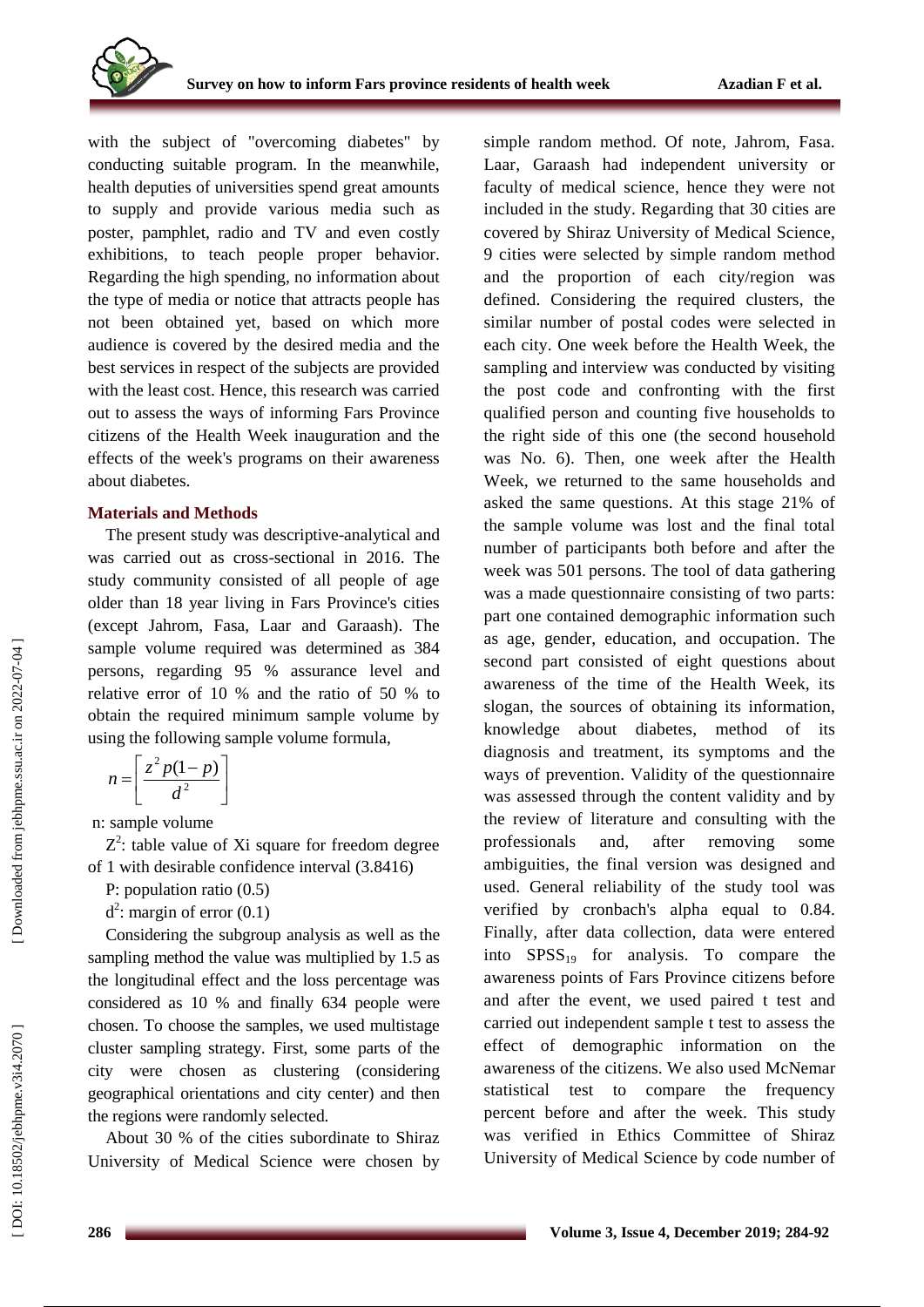

IR.SUMS.Rec.1395.51073. All participants signed the informed consent form of participation.

#### **Result s**

The total number of participants both before and after the week was 501 persons. Of the total participants, 134 persons (26.7 %) were male and 367 persons (3.3 %) were female. The mean age of the participants was 48.7 years with SD of 8.7 years. 106 persons (21 %) had primary education, 230 persons (46 %) had diploma and 165 persons (33 %) had academic education. Occupation frequency distribution of the participants was presented in Table 1.

To assess being informed of the time of the Health Week in the 501 people group interviewed both before and after the event, two groups were compared. To compare the frequency percent before and after the week, we used McNemar statistical test, and the results were summarized in Table 2 as the possible value. According to the results provided in Table 2, the difference between before and after the week was statistically significant. In other words, the Health Week affected the awareness about the time of the Health Week inauguration.

Frequency distribution of awareness of people about the week's slogan were presented in table 2. As shown by the results of McNemar test, there was a significant difference between the awareness level of people about the week's slogan "Overcoming diabetes" before and after the Health Week.

The results of the test indicated that there was statistically significant difference before and after the Health Week inauguration in the frequency of health information sources in media such as TV (Pvalue  $\langle 0.005 \rangle$ , radio (P-value  $\langle 0.001 \rangle$ , social media ( P -value < 0.001), internet ( P -value <  $0.001$ ), friends (P-value  $< 0.001$ ), pamphlet and poster (P-value  $< 0.001$ ), in other words the above sources, in particular TV and radio, had the greatest influence on enhancement of awareness and knowledge of the people. While in the sources such as billboard (P -valu e < 0.999), health centers staff (P-value  $\langle$  0.089), and others (P-value  $\langle$ 0.497), the difference was not significant before and after the week.

The comparison of patients' awareness level of the disease and diagnostic methods for diabetes before and after the Health Week was presented in Table 4. According to the results obtained from McNemar test on knowing the causes of diabetes such as high blood sugar, high blood pressure, self immunity disease, no statistically significant change was observed in the people's awareness level (Pvalue < 0.005). However, there was significant variation in knowing diabetes diagnostic methods like blood sugar test, symptoms, examination and urine test. In the assessment of the awareness level about the disease's diagnostic methods, variations of the participant's awareness level were significant in all of the items mentioned in the table.

The awareness levels of the participants about treatability, lack of symptoms and prevention of diabetes before and after the Health Week were indicated in Table 5. The results showed that the people's awareness levels were significantly increased in all cases.

| gender            | Occupation             | <b>Number</b> | Percent $(\% )$ |
|-------------------|------------------------|---------------|-----------------|
|                   | housewife              | 268           | 53.4            |
| $(n = 367)$ women | employee               | 89            | 17.8            |
|                   | No answer              | 10            | 2.1             |
|                   | employee               | 48            | 9.5             |
| $(n = 134)$ men   | Freelancer and jobless | 70            | 14              |
|                   | No answer              | 16            | 3.2             |

**Table 1.** Frequency distribution of the participants' demographic characteristics

Downloaded from jebhpme.ssu.ac.ir on 2022-07-04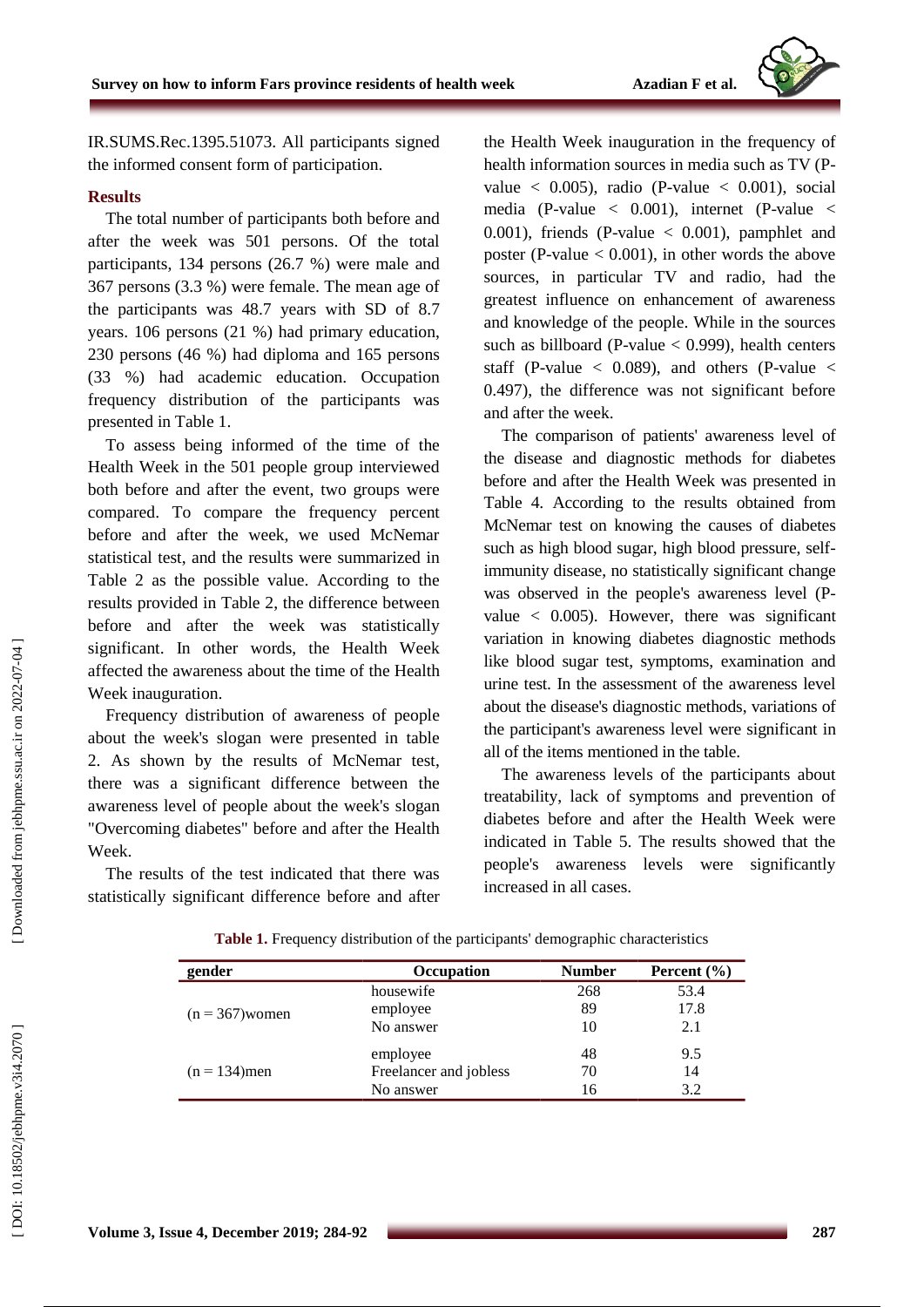

|  | Table 2. Being informed of the time of the Health week and awareness of people about the week's slogan |  |  |  |
|--|--------------------------------------------------------------------------------------------------------|--|--|--|
|--|--------------------------------------------------------------------------------------------------------|--|--|--|

| <b>Variables</b>                             | Yes             | N <sub>0</sub> |               |           |  |
|----------------------------------------------|-----------------|----------------|---------------|-----------|--|
|                                              | Number $(\% )$  | Number $(\% )$ |               |           |  |
| Knowing the time of Health Week inauguration | Before the week | $(46.50)$ 233  | $(53.49)$ 268 |           |  |
|                                              | After the week  | $(58.28)$ 292  | (41.71) 209   | P < 0.001 |  |
|                                              | Before the week | (32.13) 161    | $(67.86)$ 340 |           |  |
| Knowing the week's slogan                    | After the week  | $(58.08)$ 291  | $(41.9)$ 210  |           |  |

| <b>Table 3.</b> Frequency distribution of health data sources before and after the Health Week |  |  |  |  |  |  |
|------------------------------------------------------------------------------------------------|--|--|--|--|--|--|
|------------------------------------------------------------------------------------------------|--|--|--|--|--|--|

| Media                       | <b>Time</b>                  | Yes                            | $\bf No$                       | ${\bf P}$            |
|-----------------------------|------------------------------|--------------------------------|--------------------------------|----------------------|
|                             |                              | Number $(\% )$                 | Number $(\% )$                 |                      |
| TV                          | <b>Before</b><br><b>Next</b> | $(72.25)$ 362<br>$(74.45)$ 373 | (27.74) 139<br>(25.54) 128     | $\mathrm{P} < 0.005$ |
| Radio                       | <b>Before</b><br><b>Next</b> | $(18.96)$ 95<br>$(73.65)$ 369  | $(81.03)$ 406<br>(26.34) 132   | P < 0.001            |
| Social Media                | <b>Before</b><br><b>Next</b> | $(27.94)$ 140<br>$(64.27)$ 322 | $(72.05)$ 361<br>(35.72) 179   | P < 0.001            |
| Internet                    | <b>Before</b><br><b>Next</b> | $(20.35)$ 102<br>$(39.52)$ 198 | $(79.64)$ 399<br>$(60.47)$ 303 | P < 0.001            |
| <b>Health Centers Staff</b> | <b>Before</b><br><b>Next</b> | (25.14) 126<br>$(28.74)$ 144   | $(74.85)$ 375<br>(71.25)357    | P < 0.089            |
| Friends                     | <b>Before</b><br><b>Next</b> | $(38.72)$ 194<br>(31.13) 156   | $(61.27)$ 307<br>$(68.86)$ 345 | P < 0.001            |
| <b>Billboard</b>            | <b>Before</b><br><b>Next</b> | $(14.37)$ 72<br>$(14.37)$ 72   | $(85.62)$ 429<br>$(85.62)$ 429 | P < 0.999            |
| <b>Pamphlet And Poster</b>  | <b>Before</b><br><b>Next</b> | $(9.78)$ 49<br>(16.56) 83      | $(90.21)$ 452<br>$(83.43)$ 418 | P < 0.001            |
| Others                      | <b>Before</b><br><b>Next</b> | $(13.17)$ 66<br>(11.37) 57     | (86.82) 435<br>(88.62)444      | P < 0.497            |

**Table 4.** Frequency distribution of knowledge about the cause and diagnosis method of diabetes before and after the Health week

| Media                          |                     | <b>Time</b>                  | <b>Yes</b>                     | N <sub>0</sub>                 | P         |
|--------------------------------|---------------------|------------------------------|--------------------------------|--------------------------------|-----------|
|                                | High blood sugar    | <b>Before</b><br><b>Next</b> | $(97.40)$ 488<br>$(97.80)$ 490 | $(2.59)$ 13<br>$(2.19)$ 11     | P < 0.832 |
|                                | High blood pressure | <b>Before</b><br><b>Next</b> | $(14.77)$ 74<br>(17.76) 89     | $(85.22)$ 427<br>$(82.23)$ 412 | P < 0.225 |
| Knowledge about diabetes cause | Auto-immune disease | <b>Before</b><br><b>Next</b> | $(4.99)$ 25<br>(3.39) 17       | $(95)$ 476<br>$(96.60)$ 484    | P < 0.286 |
|                                | High uric acid      | <b>Before</b><br><b>Next</b> | $(20.35)$ 102<br>$(39.12)$ 196 | $(79.64)$ 399<br>$(60.87)$ 305 | P < 0.001 |
|                                | Blood sugar test    | <b>Before</b><br><b>Next</b> | $(83.43)$ 418<br>$(92.41)$ 463 | (16.56) 83<br>(7.58)38         | P < 0.001 |
| Knowledge about definite       | symptoms            | <b>Before</b><br><b>Next</b> | $(6.38)$ 32<br>$(4.39)$ 22     | $(93.61)$ 469<br>$(95.60)$ 479 | P < 0.003 |
| diagnosis method for diabetes  | examination         | <b>Before</b><br><b>Next</b> | $(12.77)$ 64<br>(1.59)8        | $(87.22)$ 437<br>$(98.40)$ 493 | P < 0.001 |
|                                | Urine test          | <b>Before</b><br><b>Next</b> | $(23.95)$ 120<br>(5)25         | $(76.01)$ 381<br>$(95)$ 476    | P < 0.001 |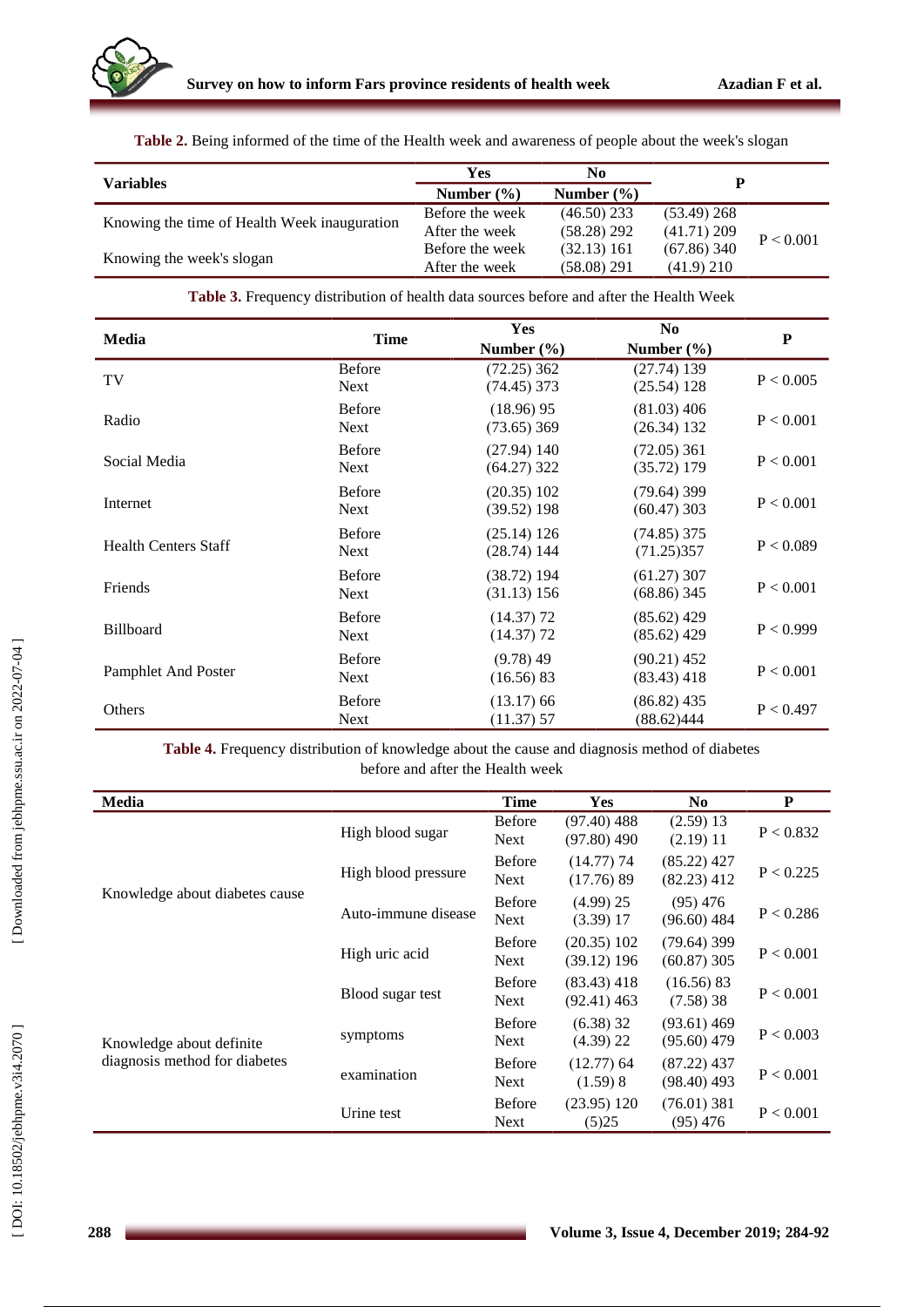

| title                   |                          | <b>Time</b>                  | <b>Number</b><br>Yes $(\% )$   | <b>Number</b><br>No $(\% )$    | ${\bf P}$ |
|-------------------------|--------------------------|------------------------------|--------------------------------|--------------------------------|-----------|
| Cure                    | Treatability of diabetes | <b>Before</b><br>Next        | (30.73) 154<br>$(68.86)$ 345   | $(69.26)$ 347<br>(13.13) 156   | P < 0.001 |
| <b>Initial Symptoms</b> | N/A                      | <b>Before</b><br><b>Next</b> | $(40.71)$ 204<br>$(78.64)$ 394 | $(59.28)$ 297<br>(21.35) 107   | P < 0.001 |
| <b>Symptoms</b>         | High urination           | <b>Before</b><br><b>Next</b> | (32.33) 162<br>$(78.64)$ 394   | $(67.66)$ 339<br>(21.35) 107   | P < 0.001 |
|                         | High eating              | <b>Before</b><br><b>Next</b> | (32.13) 161<br>$(77.44)$ 388   | $(67.86)$ 340<br>$(22.55)$ 113 | P < 0.001 |
|                         | High drinking            | <b>Before</b><br>Next        | $(48.9)$ 245<br>$(57.28)$ 287  | $(51.1)$ 256<br>$(42.71)$ 214  | P < 0.001 |
|                         | Urine infection          | <b>Before</b><br>Next        | $(6.18)$ 31<br>(36.72) 184     | $(93.81)$ 470<br>$(63.27)$ 317 | P < 0.001 |
| <b>Prevention Ways</b>  | exercise                 | <b>Before</b><br>Next        | $(6.58)$ 33<br>$(55.08)$ 276   | $(93.41)$ 468<br>$(44.91)$ 225 | P < 0.001 |
|                         | diet                     | <b>Before</b><br><b>Next</b> | $(76.04)$ 381<br>$(89.82)$ 450 | $(23.95)$ 120<br>$(10.17)$ 51  | P < 0.001 |
|                         | Proper weight            | <b>Before</b><br>Next        | $(40.31)$ 202<br>$(72.25)$ 362 | $(59.68)$ 299<br>(27.74) 139   | P < 0.001 |

**Table 5.** Awareness level about treatment, symptoms and prevention of diabetes

### **Discussion**

Diabetes is one of the most common and the most important metabolic disease throughout the world and is one of the major causes of mortality in most countries (17). One of the efficient ways of prevention and control of diabetes is having enough knowledge about the disease itself, the factors effective on the disease development, and the prevention methods. In this study, we assess the ways that Fars Province's citizens being informed of the Health Week inauguration and the effect of the week on their awareness level about diabetes. As the results indicated the Health Week inauguration had significant effect on enhancement of the participant's awareness about the week's slogan, diabetes, its diagnostic methods and prevention methods. The only definite diagnosis method of diabetes is blood sugar test. Other ways such as showing symptoms, examination by physician and urine test may verify the possibility of the disease but it must verify by blood sugar test. According to the results, before the Health Week, the participants significantly chose the diagnostic methods such as showing symptoms,

examination by physician and urine test as the diabetes diagnosis method. However, after the week, the participants' knowledge about the issue was enhanced and most of them chose blood sugar test as diabetes diagnosis way and chose significantly less the other methods. In the Health Week, there was significant variation in frequency of health data sources in mass media such as TV, radio, social media, internet, pamphlet and poster and friends. Consistent with this study, Penn et al. concluded that mass media, radio and newspaper have significant effect on public awareness enhancement about diabetes (18).

The results of our study suggested that media such as TV (74.45 %), radio (73.65 %) and social media (64.27 %) consisted the major information sources of the participants. Similar to our results, Rashidi et al. (19) , also considered radio and TV as the most important information sources of the society and stated a weak role for physicians . Mazloumi et al. (20), in their study aiming at assessment of the factors associated with oral self care, concluded that the information source of most students were TV (83 %), family (82 %), dentist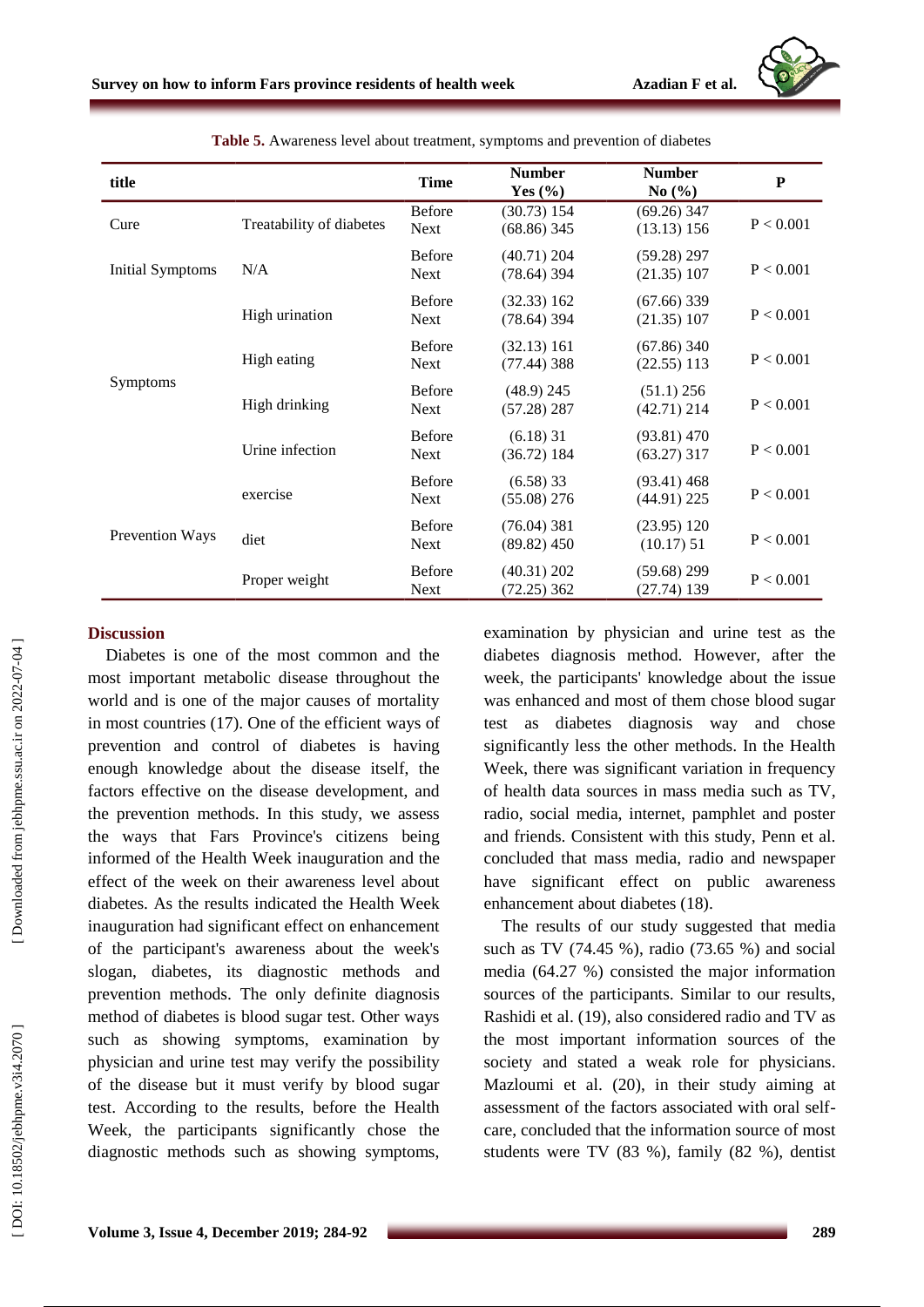(78 %) and newspapers, poster and radio had the least role. In a study in 2002, Wee et al. (21), indicated that people received most of their information about diabetes from their friends and families and internet and virtual media gave the least knowledge about it.

According to the findings of our study, after the Health Week, significant variation was not seen in the participants' awareness levels about the causes of diabetes. Before the week, most of the participants (97.40 %) knew about high blood sugar as the cause of the disease and the value reached to 97.80 % after the week. While Babaie et al. (22) , rep orted that more than half of the participants had no knowledge about diabetes symptoms. The result of the study by Jackson et al. suggested that people's awareness levels about diabetes symptoms were low and oral conversation was the most important information source for diabetes and physicians had the least contribution (23).

Nowadays, investigations showed that most of the people refer to internet when they hear about or suffer from a disease to acquire more information, so that one out of every 3 persons uses internet to know her/his health problem. 72 % of internet users also claimed that they searched internet to receive health and medical services. Among available online sources, 77 % of patients used search engines, 76 % of them used hospitals' websites and 52 % of patients used health and medical websites to search and investigate. While 24 % asked from their families, friends and colleagues, 49 % referred to physicians and only 32 % used TV, 20 % the magazines and 18 % the newspapers to search (24).

The above statistics more explicitly stated the importance of online sources as patients' investigation resources. In addition to the role of digital contexts in treatment, efficiency of their role in notification and awareness about self -care principles in prevention from diseases, notify the importance of appropriate attention to digital products in the field of health -care, such that, according to the statistics, 65 to 85 % of cares leading to the people's health were the results of

these self -cares. Based on the study in 2016, 73.1 % of participants evaluated the role of electronic education in development of health information as efficient and 12.3 % as very efficient and these values indicated by itself the comprehensive influence of digital contexts in enhancement of people's health awareness and knowledge. It was determined that the most efficient medium is the online medium so that the role of internet is prominent among other media with 37.7 %, while 15.4 % of participants considered physicians and experts as effective (24). The limitations of this study include not cooperating for completion of the questionnaire and we needed larger sample from more cities to make the study more generalizable but it was not realized because of the great span of Fars Province and long distances between cities.

### **Conclusion**

According to the results, it seemed that the Health Week inauguration had desirable effects in knowledge about diabetes, its symptoms and treatment methods as well as diagnostic and prevention methods. This suggested that education and supplying information resulted in enhancement of health knowledge level of people which, in turn, provided the ground for correction of wrong health behaviors. It also seemed that major information sources such as TV, radio and social media could play important roles in enhancement of people's awareness and health knowledge and be influential in reduction of the disease's burden.

### **Acknowledgements**

We highly appreciate all staffs and persons who helped us in doing this study.

### **Conflict of interest s**

The authors declared no conflict of interests .

### **Authors' contributions**

Shirvani M , Azadian F , and Moradian MJ designed research ; Shirvani M , Azadian F, and Moradian MJ implemented research ; Shirvani M, Karami H, Hemmati A, and Mohammad Reza K preparated manuscript; Shirvani M , Azadian F, Hemmati H and Karimi M had primary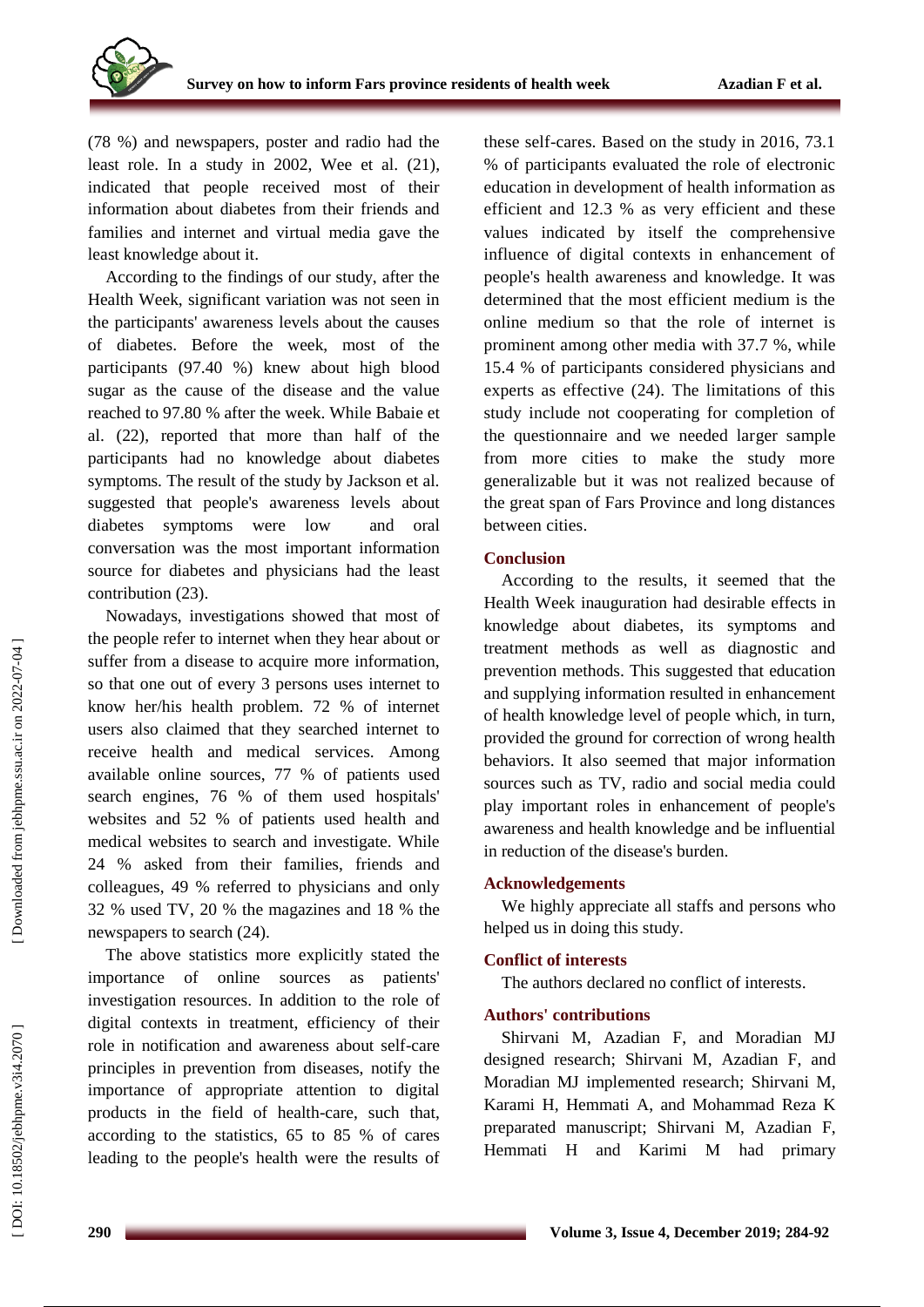

responsibility for final content. All authors read and approved the final manuscript .

## **References**

- 1. Shaw JE, Sicree RA, Zimmet PZ. Global estimates of the prevalence of diabetes for 2010 and 2030. Diabetes research clinical practice. 2010; 87(1): 4 -14.
- 2. Whiting DR, Guariguata L, Weil C, Shaw J. IDF diabetes atlas: global estimates of the prevalence of diabetes for 2011 and 2030. Diabetes research clinical practice. 2011; 94(3): 311 -21.
- [3.](https://diabetesatlas.org/across-the-globe.html) [International Diabetes Federation. IDF](https://diabetesatlas.org/across-the-globe.html) diabetes [atlas](https://diabetesatlas.org/across-the-globe.html)  - 8th edition - across the globe. Available from URL: http://diabetesatlas.org/across-theglobe.html. Last Access: sep 26, 2019.
- 4. International Diabetes Federation. IDF Diabetes Atlas sixth edition. 2013: 113 -141.
- 5. Standards of Medical Care in Diabetes. Diabetes Care. 2004; 27(1): 15-35.
- 6. Barr EL, Zimmet PZ, Welborn TA, Jolley D, Magliano DJ, Dunstan DW, et al. Risk of cardiovascular and all-cause mortality in individuals with diabetes mellitus, impaired fasting glucose, and impaired glucose tolerance: the Australian Diabetes, Obesity, and Lifestyle Study (AusDiab). Circulation. 2007; 116(2): 151 -7.
- 7. Liu J, Grundy SM, Wang W, Smith Jr SC, Vega GL, Wu Z, et al. Ten -year risk of cardiovascular incidence related to diabetes, prediabetes, and the metabolic syndrome. American heart journal. 2007; 153(4): 552 -8.
- 8. Baghyani -Moghadam M, Shafiei F, Haydarneia A, Afkhami M. Efficacy of BASNEF model in controlling of diabetic patients in the city of Yazd, Iran. Indian J Community Med. 2005; 30(4): 144 - 5 .
- 9. Global Burden of Disease (GBD). GBD Compare. Available from URL: https:// vizhub. healthdata. org/ gbd - compare/. Last Access: sep 26, 2019.
- 10. Delavari A, Mahdavi Hazaveh A, Noroozinejad A. Yarahmadi sh. National program for prevention and control of diabetes. 2004: 13 -15. [In Persian]
- 11. Javanbakht M, Mashayekhi A, Baradaran HR, Haghdoost A, Afshin A. Projection of diabetes population size and associated economic burden through 2030 in Iran: evidence from micro simulation Markov model and Bayesian meta analysis. PloS one. 2015; 10(7): 1 -17. | doi:10.1371/journal.pone.0132505 .
- 12. Franse LV, Di Bari M, Shorr RI, Resnick HE, Van Eijk JTM, Bauer DC, et al. Type 2 Diabetes in older well -functioning people: Who is undiagnosed?: data from the Health, Aging, and Body Composition Study. Diabetes care. 2001; 24(12): 2065 -70.
- 13. James R, Gavin I, Mayer B, Ralph A, Allan D, Steven G, et al. Report of the Expert Committee on the Diagnosis and Classification of Diabetes Mellitus. Diabetes Care. 2003; 26(1): 5 -20.
- 14. Wahl PW, Savage PJ, Psaty BM, Orchard TJ, Robbins JA, Tracy RP. Diabetes in older adults: comparison of 1997 American Diabetes Association classification of diabetes mellitus with 1985 WHO classification. The Lancet. 1998; 352(9133): 1012 -15.
- 15. Nabi H, Hall M, Koskenvuo M, Singh -Manoux A, Oksanen T, Suominen S, et al. Psychological and somatic symptoms of anxiety and risk of coronary heart disease: the health and social support prospective cohort study. Biological psychiatry. 2010; 67(4): 378 -85.
- 16. Salehi F, Ahmadian L, Ansari R, Sabah A. The role of information resources used by diabetic patients on the management of their disease. Medical Journal of Mashhad University of Medical Sciences. 2016; 59(1): 17 -25. [In Persian]
- 17. Javanbakht M, Abolhasani F, Mashayekhi A, Baradaran HR, Jahangiri noudeh Y. Health Related Quality of Life in Patients with Type 2 Diabetes Mellitus in Iran: A National Survey. PLoS one. 2012; 7(8): 44526.
- 18. Penn N, Stevenson C, McMahon C, Bodansky HJ. The effect of a city -wide mass media campaign on the public awareness of diabetes. Diabetic medicine. 1992; 9(8): 756 -8.
- 19. Rashidi H, shahbazian H, latifi M, Ghasemi M. Public Awareness of Diabetes Mellitus in Ahvaz.